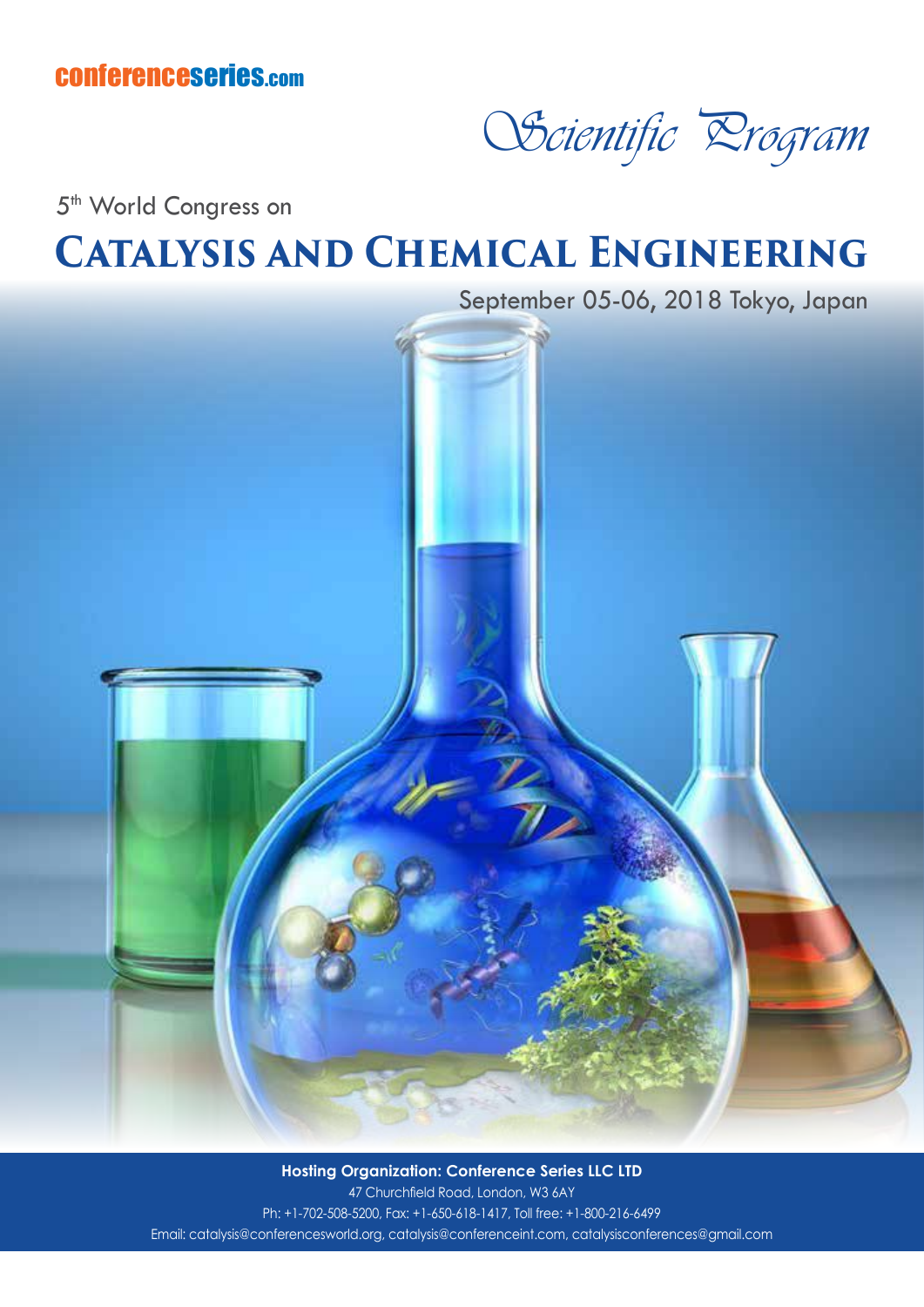|                                        | 09:00-09:25 Registrations                                                                                                                                                                |
|----------------------------------------|------------------------------------------------------------------------------------------------------------------------------------------------------------------------------------------|
|                                        | <b>Guest Salon</b>                                                                                                                                                                       |
|                                        | 09:25-09:30 Opening Ceremony<br><b>CONFERENCESETIES.com</b>                                                                                                                              |
|                                        | <b>Keynote Forum</b>                                                                                                                                                                     |
| 09:30-10:20                            | Title: Experimental study on diffusion combustion of high-speed hydrogen round microjets.<br>Part 1: Attach flame in subsonic flow<br>V V Kozlov, Novosibirsk State University, Russia   |
| 10:20-11:10                            | Title: Metal oxides composites for use as photocatalysts                                                                                                                                 |
|                                        | Sukon Phanichphant, Chiang Mai University, Thailand                                                                                                                                      |
|                                        | <b>Group Photo</b>                                                                                                                                                                       |
|                                        | Networking & Refreshment Break: 11:10-11:30                                                                                                                                              |
| <b>Sessions:</b><br><b>Engineering</b> | Heterogenous Catalysis   Environmental Catalysis and Green Chemistry   Chemical Engineering   Petrochemical                                                                              |
|                                        | <b>Session Introduction</b>                                                                                                                                                              |
|                                        | Session Chair: V V Kozlov, Novosibirsk State University, Russia                                                                                                                          |
|                                        | Title: Synergy of N-doped TiO <sub>2</sub> and visible LED irradiation in peroxymonosulfate activation:<br>11:30-12:00 Application to monuron decay and reaction kinetics                |
|                                        | Amal Abdelhaleem, The Hong Kong Polytechnic University, Hong Kong                                                                                                                        |
| 12:00-12:30                            | Title: The photocatalytic degradation of monuron in the N-doped TiO <sub>2</sub> /Oxone/visible LED process:<br>Mineralization and quantification of reaction intermediates              |
|                                        | Amal Abdelhaleem, The Hong Kong Polytechnic University, Hong Kong                                                                                                                        |
| 12:30-13:00                            | Title: Effect of adding porcelain on properties of porous ceramic based on Electromelted Corundum (EMC)                                                                                  |
|                                        | Zaw Ye Maw Oo, D. Mendeleev University of Chemical Technology of Russia, Russia<br>Lunch Break: 13:00-14:00 @ California Restaurant                                                      |
| 14:00-14:30                            | Title: Direct hydrogenation of carbon dioxide into light olefins over ZnO-Y <sub>2</sub> O <sub>3</sub> + SAPO-34 bifunctional<br>catalysts                                              |
|                                        | Tie Yu, Dalian Institute of Chemical Physics, China                                                                                                                                      |
| 14:30-15:00                            | Title: Influence of ZnO promoter on physicochemical and activity profile of novel carbon nanofibers<br>based Cu-ZrO <sub>2</sub> catalysts for CO <sub>2</sub> hydrogenation to methanol |
|                                        | Israf Ud Din, Kohat University of Science and Technology, Pakistan                                                                                                                       |
|                                        | Networking & Refreshment Break: 15:00-15:20                                                                                                                                              |
|                                        | <b>Poster Presentations</b>                                                                                                                                                              |
| CCE01                                  | Title: Modeling of 1,4-Naphthoquinone derivatives solubility in supercritical carbon dioxide with a<br>density-based correlation and molecular connectivity indices                      |
|                                        | Juan C de la Fuente, Universidad Técnica Federico Santa María, Chile                                                                                                                     |
| CCE <sub>02</sub>                      | Title:High performance phosphite ligands containing various numbers of structural units for<br>n-Regioselective hydroformylation of olefins                                              |
|                                        | <b>Baoxin Zhang, Leibniz Institute for Catalysis, Germany</b>                                                                                                                            |
| CCE03                                  | Title: Visible-light-assisted peroxymonosulfate activation and novel mechanism for degradation of<br>contaminants over $g - C_3 N_4$ coordinating with iron (II) phthalocyanine catalyst |
|                                        | Tiefeng Xu, Zhejiang Sci-Tech University, China                                                                                                                                          |
| CCE04                                  | Title: Increases of the polyphenols concentration in the aqueous phase of the olive oil wastes by biocatalysis                                                                           |
|                                        | Carlos Zambra, University of Talca, Chile                                                                                                                                                |

 **Day 1 September 05, 2018**